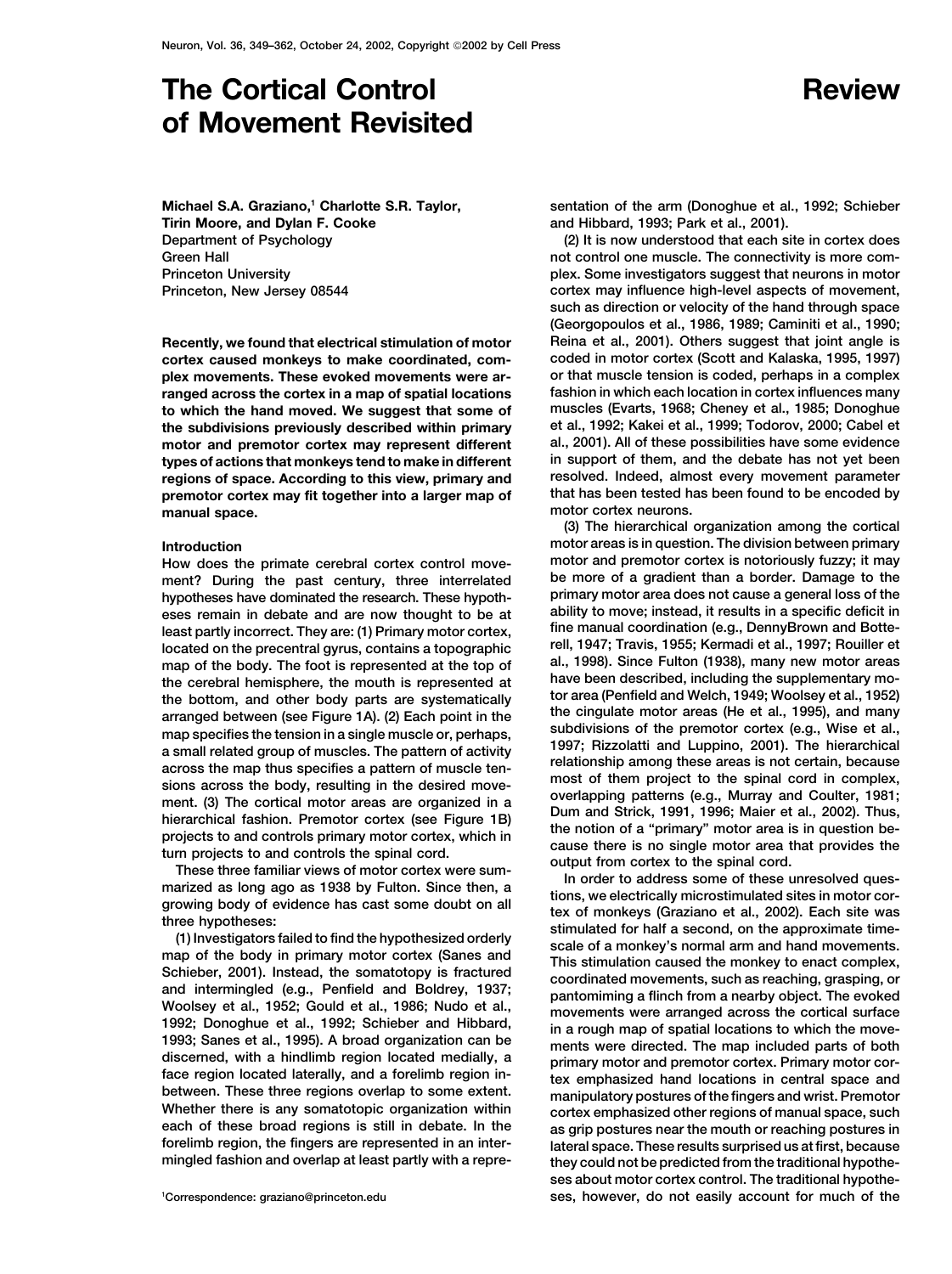





D





**Figure 1. Five Views of the Organization of Motor Cortex**

**(A) Foerster's map of the somatotopy in the human motor cortex, based on surface electrical stimulation. Cited in Fulton (1938, p. 403).**

**(B) The primary motor strip (labeled M1) and a more anterior, premotor strip (PM) in the monkey. (Adapted from Wise, 1985).**

**(C) Woolsey's view of a single motor map (MI) on the precentral gyrus and a second motor map (MII) on the medial wall of the hemisphere (adapted from Woolsey et al., 1952). Note that in Woolsey's map, the fingers and toes occupy the region that is traditionally termed primary motor cortex.**

**(D) Subdivisions of the monkey precentral gyrus according to Matelli et al. (1985).**

**(E) Subdivisions of the monkey precentral gyrus according to Wise et al., 1997.**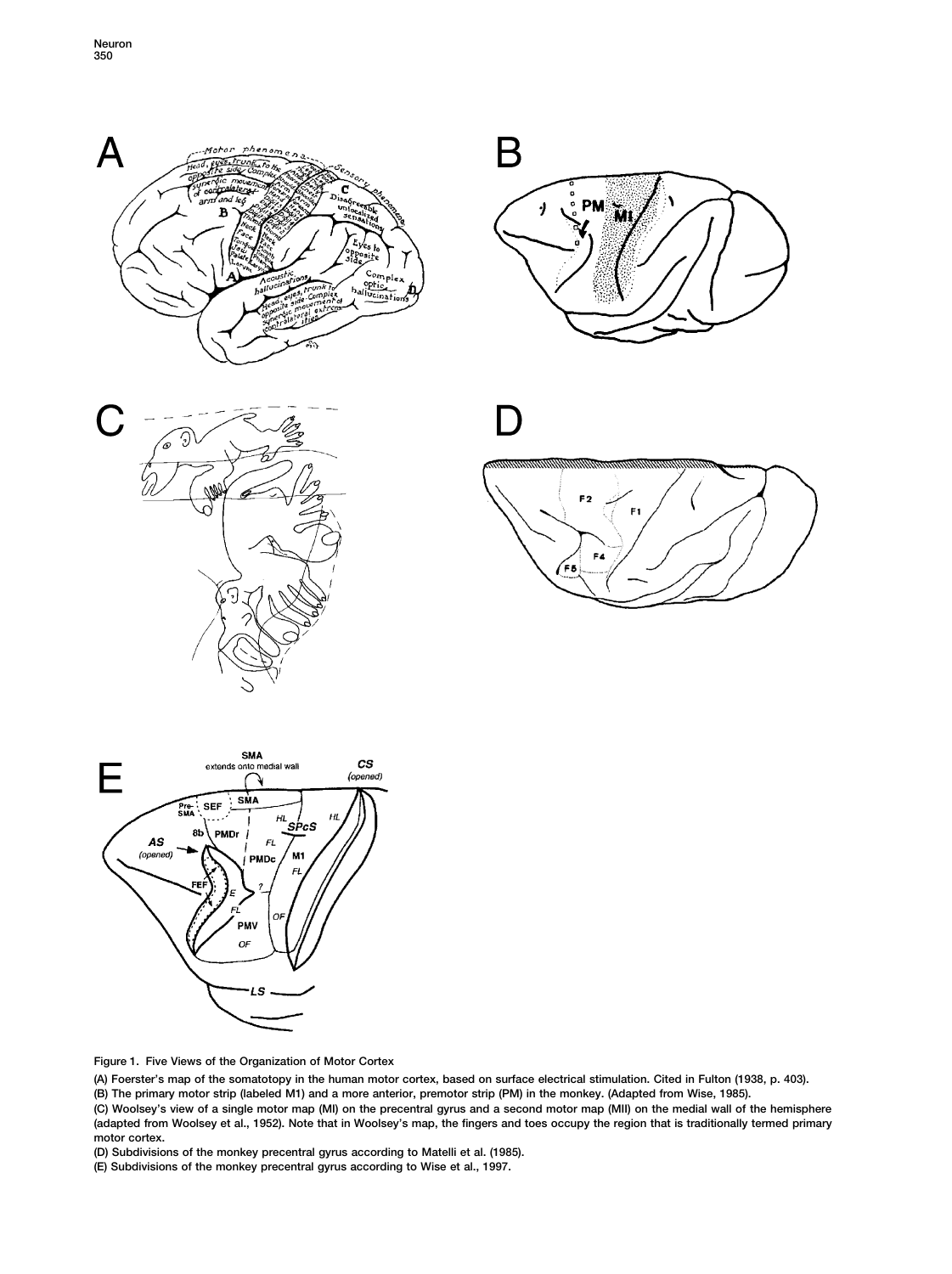**previous data. In this review, we suggest that the map projections of many of these areas to the spinal cord,**

**the study of many brain areas but different from methods channel the signal directly from motor cortex to the traditionally used in studies of motor cortex. We there- spinal motor neurons while avoiding the other, unwanted fore begin this review with a discussion of the electrical connections through the network. This technique, howstimulation technique and its relationship to traditional ever, became controversial. It was discovered that even views of motor cortex. We then briefly describe our a single pulse of electrical current applied to the cortex results suggesting that certain parts of primary motor recruited widespread circuits (Jankowska et al., 1975). and premotor cortex may fit together into a single map Long stimulation trains caused even more recruitment of complex postures. Finally, we discuss how this map of circuits. Thus, it appeared to be impossible to channel relates to the previous literature. the activity along one pathway through the motor net-**

# **Microstimulation on a Behavioral Timescale through the same network.**<br> **the Study Brain Function**<br> **the Study Brain Function**

using brief trains when stimulating cortex. One reason<br>was to limit the cellular damage that might occur with<br>the accumulation of electric charge. This difficulty has<br>since been solved. Most studies now use biphasic<br>pulses pulses, consisting of a negative followed by a positive and this type of experiment, the directly stimulated tis-<br>phase. In this procedure, the charge is balanced, and sue is thought to influence a wide network of neurons: **thus higher currents and longer trains can be safely used the network influences behavior, and the behavior can**

**pulses was to try to control the spread of neuronal sig- neuronal activity. However, electrical stimulation is nonnuma and Arnold, 1975). This attempt to control the with caution. It can presumably activate neurons in unspread of signal was the result of a lack of understanding natural patterns. The technique is most convincing when about the functioning of networks. Whereas the projec- the evoked behaviors (1) resemble naturally occurring tion from motor cortex to the spinal motor neurons was behaviors, (2) are organized in the brain in an orderly understood to be important, the interconnections with functional architecture, and (3) match other known propthe cerebellum, basal ganglia, red nucleus, thalamus, erties of the brain area. parietal lobe, and supplementary motor cortex, and the We used this method of electrical stimulation on a**

**of movements that we obtained closely matches the were largely ignored, and their recruitment by electrical previous data and may provide a new framework for stimulation of motor cortex was seen as an artifact. understanding the functions of the primary motor and Likewise, lateral connections within motor cortex were premotor areas and their relationship to each other. seen as an experimental nuisance. Short stimulation The stimulation technique that we used is common in trains were used in the hope that they would somehow work while blocking it from other, connected pathways**

to Study Brain Function of study motor contex through that is the sead to study the sead to study then the studient of the sead of ordor cortex, the dates back at least to Fritsch and Hitzig (1870), who method was altered.

**(Tehovnik, 1996). be measured. It is hoped that this effect on behavior is at** least similar to the effect caused by naturally occurring physiological and thus should always be interpreted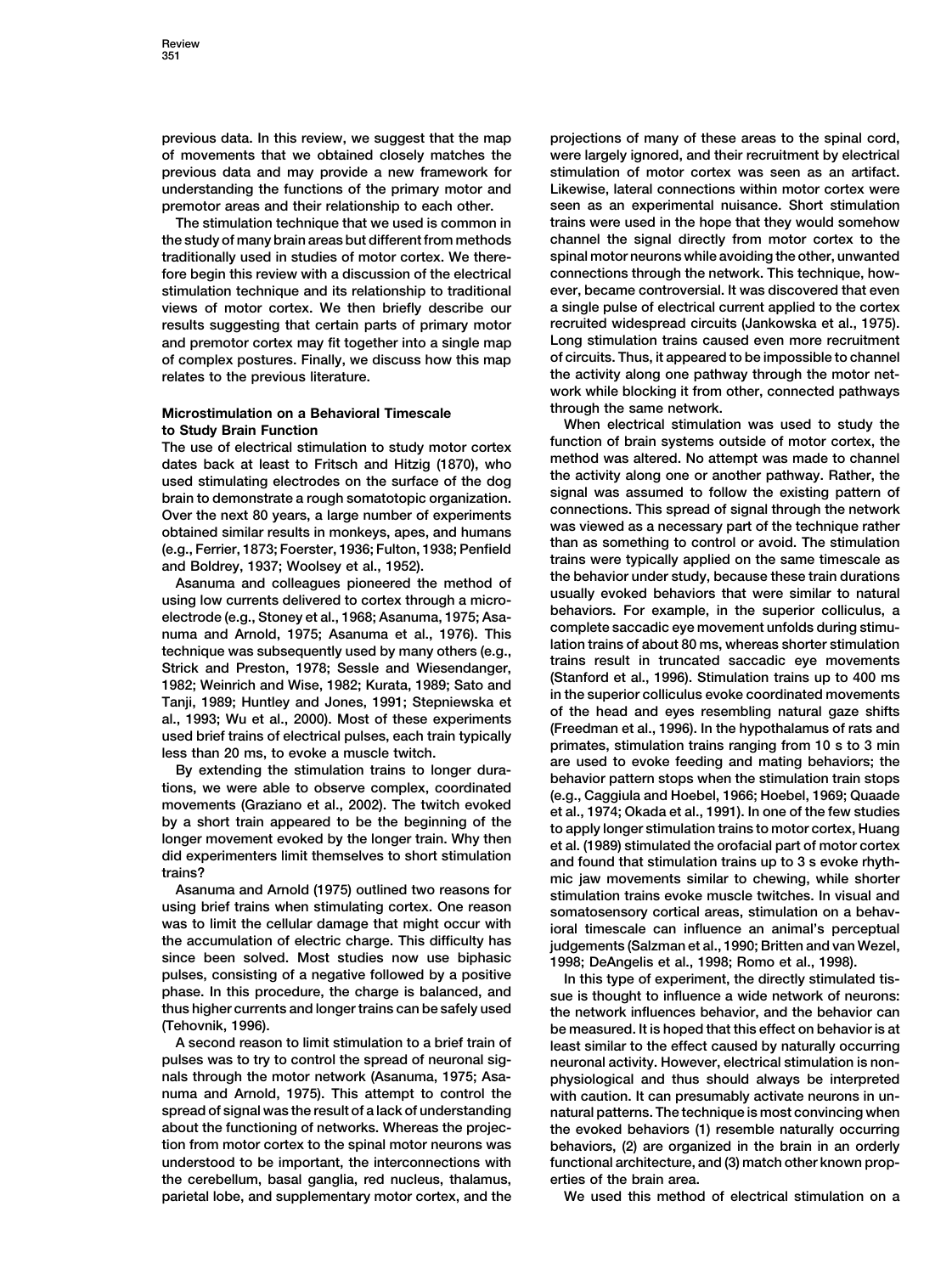

**Figure 2. Six Examples of Complex Postures Evoked by Stimulation of the Precentral Gyrus**

**Stimulation of each cortical site in the right hemisphere evoked a different final posture of the left hand and arm. Drawings were traced from video footage taped at 30 frames per second. The dotted lines show the frame-by-frame position of the hand during stimulation. Regardless of the starting position, stimulation caused the hand to move toward a specific final position.**

**behavioral timescale in order to study the function of shoulder rotated such that the hand moved smoothly approximating the time course of the neuronal activity movements; and the mouth opened. All of these movethat normally accompanies movement (e.g., Georgo- ments occurred simultaneously. The hand moved to the poulos et al., 1986) and also approximating the time mouth, regardless of its starting position. Once the hand 1986; Reina et al., 2001). These stimulation trains were in this final posture until the end of the stimulation train. thus ten to twenty times longer than those generally This movement was repeatable and consistent across used in previous experiments in motor cortex. When we hundreds of trials. applied short stimulation trains (50–100 ms), we evoked Stimulation of another site (Figure 2B) caused the conmuscle twitches that were arranged across cortex in an tralateral elbow and shoulder to rotate such that the hand intermingled fashion with little clear topography, match- moved to a position about 10 cm in front of the chest; the ing previous reports (e.g., Gould et al., 1986; Donoghue hand opened into a splayed posture with the fingers et al., 1992). When we applied longer, half-second stimu- straight and separated from each other, and the forearm lation trains, the "twitches" unfolded into coordinated, supinated such that the open palm was aimed toward complex movements that were arranged across the cor- the monkey's face. For this site as for the last site, tex in a map. stimulation evoked the same final posture, regardless**

**evoked by stimulation of motor cortex on a behaviorally of trials. If an obstacle was placed between the hand and relevant timescale (Graziano et al., 2002). First, we de- the final stimulation-evoked hand position, stimulation scribe the results of two example sites. Then, we sum- caused the same machine-like movement, resulting in marize the three main findings. the hand hitting the obstacle and pressing against it.**

**motor cortex (Graziano et al., 2002). To each site in to the mouth, in a manner and with a velocity profile cortex, we applied a train of biphasic pulses for 500 ms, that matched the monkey's normal hand-to-mouth course of the reaching and grasping movements that reached the space in front of the mouth, it stayed at monkeys typically perform (e.g., Georgopoulos et al., that location; the hand, arm, and mouth remained stuck**

**of the direction of motion required to reach the posture.**

**A Map of Complex Postures Evoked Stimulation of other cortical sites evoked other com**by Microstimulation in Motor Cortex **by Microstimulation** in Motor Cortex **by Microstimulation** in Motor Cortex **In this section, we describe the complex movements ments had a machine-like repeatability over hundreds On stimulation of one site (Figure 2A), the contralateral That is, stimulation never caused the hand to move hand closed into a precision grip posture with the fingers around the obstacle in an adaptive fashion. The stimulatogether and slightly curled and the tip of the thumb tion-evoked movements did not appear to depend on against the side of the forefinger (a typical precision grip the behavioral state of the monkey. A similar movement for a monkey); the wrist and forearm rotated such that was obtained whether the monkey was sitting quietly, the point of the grip faced the mouth; the elbow and spontaneously moving, reaching toward food targets, or**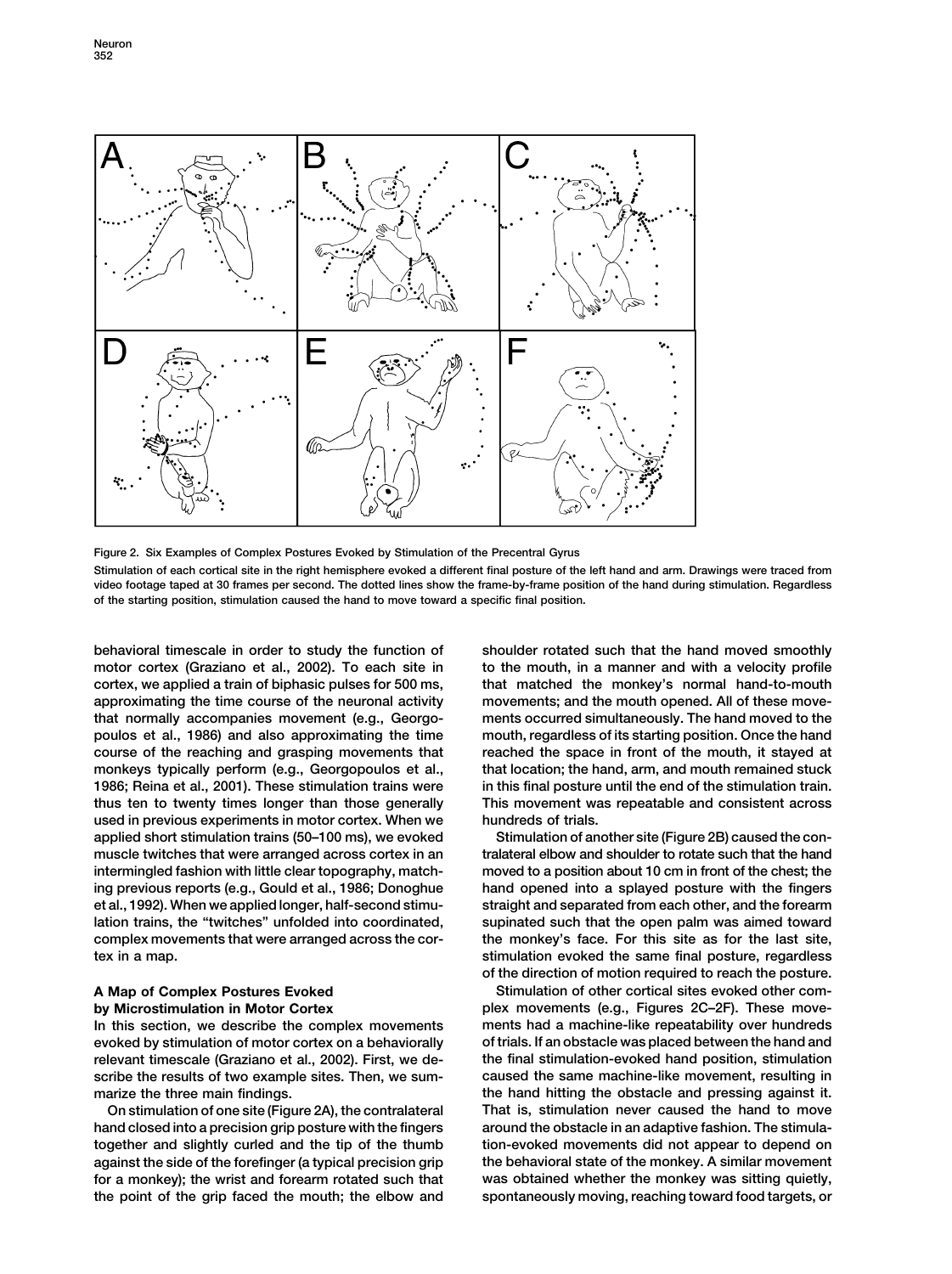



**(A) Stimulation at different cortical sites caused the hand to move to different positions in the space around the body. The shaded region indicates the buried cortex in the anterior bank of the central sulcus.**

**(B) Subregions within the map of hand position that had specialized properties. The region labeled "Polysensory, defensive" (green) may correspond functionally to the dorsal part of area F4 (see Figure 1D). The region labeled "Hand-to-mouth, grasp" (red) may correspond to part of area F5 (see Figure 1D). The region labeled "Complex manipulation, emphasizes central space" (blue) may correspond to the representation of the fingers in Woolsey's map (see Figure 1C). It also may correspond to the primary motor forelimb representation. (Adapted from Graziano et al., 2002. The maps have been mirror-reversed from the original to facilitate comparison with the maps shown in Figure 1.)**

**movements had three basic properties: described in a later section, we suggest that the special-**

**a specific final posture, regardless of the starting pos- motor cortex may be related to the complex manipulature. The joints then remained in that final configuration tion of objects that is most commonly performed in this until the stimulation train ended. Thus, we did not evoke part of the workspace.** sequences of movements or repetitive movements. We **Other maps in the brain also have specialized subredid not evoke a specific direction of movement; oppos- gions. For example, primary visual cortex contains a ing directions of movement could be obtained de- foveal representation that is different in its neuronal pending on the starting position. Many of the evoked properties and anatomical connections from the periphpostures appeared to have obvious behavioral signifi- eral representation. A naive investigator might think that cance, such as putting food in the mouth or defending the foveal representation is a separate visual area at a**

**ranged across the precentral gyrus to form a rough map However, the foveal representation and the peripheral of evoked hand positions. This map is summarized in representation are encompassed by a single map of** Figure 3A. The map contained some degree of local visual space. Furthermore, the two regions are not sepa**disorder. The organization was not apparent over a dis- rated by a clear border but rather grade into each other.** tance of a few millimeters and became apparent only ln the same fashion, we suggest that some of the spe**over greater distances. Hand position was clearly not cialized subregions that have been identified in the prethe only variable specified by stimulation of each site. central gyrus may belong together in the larger context The posture of the entire arm and sometimes of the wrist of a map of postures. and fingers was specified. The acceleration and speed with which the joints converged on the final posture Movement Variables Controlled by Motor Cortex also varied from site to site. Hand position, however,** *Complex Mapping from Cortex to Muscles* **appeared to be the parameter that varied systematically A traditional view of motor cortex is that it contains across the cortical surface. a map of the body's musculature (e.g., Fulton, 1938;**

**both primary motor cortex and parts of the adjacent map causes an increase in tension in the corresponding premotor cortex, extending from the anterior bank of muscle. A more recent view is that each point in cortex the central sulcus forward to the arcuate sulcus. Neither ultimately connects to many muscles, and likewise, each primary motor nor premotor cortex by itself contained muscle is connected to many points in cortex (e.g., a complete map of hand positions in space. Primary Cheney et al., 1985; Donoghue et al., 1992; Todorov, motor cortex corresponded mainly to an enlarged repre- 2000; Sanes and Schieber, 2001). In this view, activity**

**anesthetized with a barbiturate. The stimulation-evoked sentation of the central space in front of the chest. As (1) Stimulation caused the relevant joints to move into ized anatomical and physiological properties of primary**

**the side of the head from a threat. more primary level of processing, with its smaller re- (2) Sites that involved movement of the arm were ar- ceptive fields and greater emphasis on visual detail.**

**(3) This single map of hand position encompassed Asanuma et al., 1976). Activity at each location in the**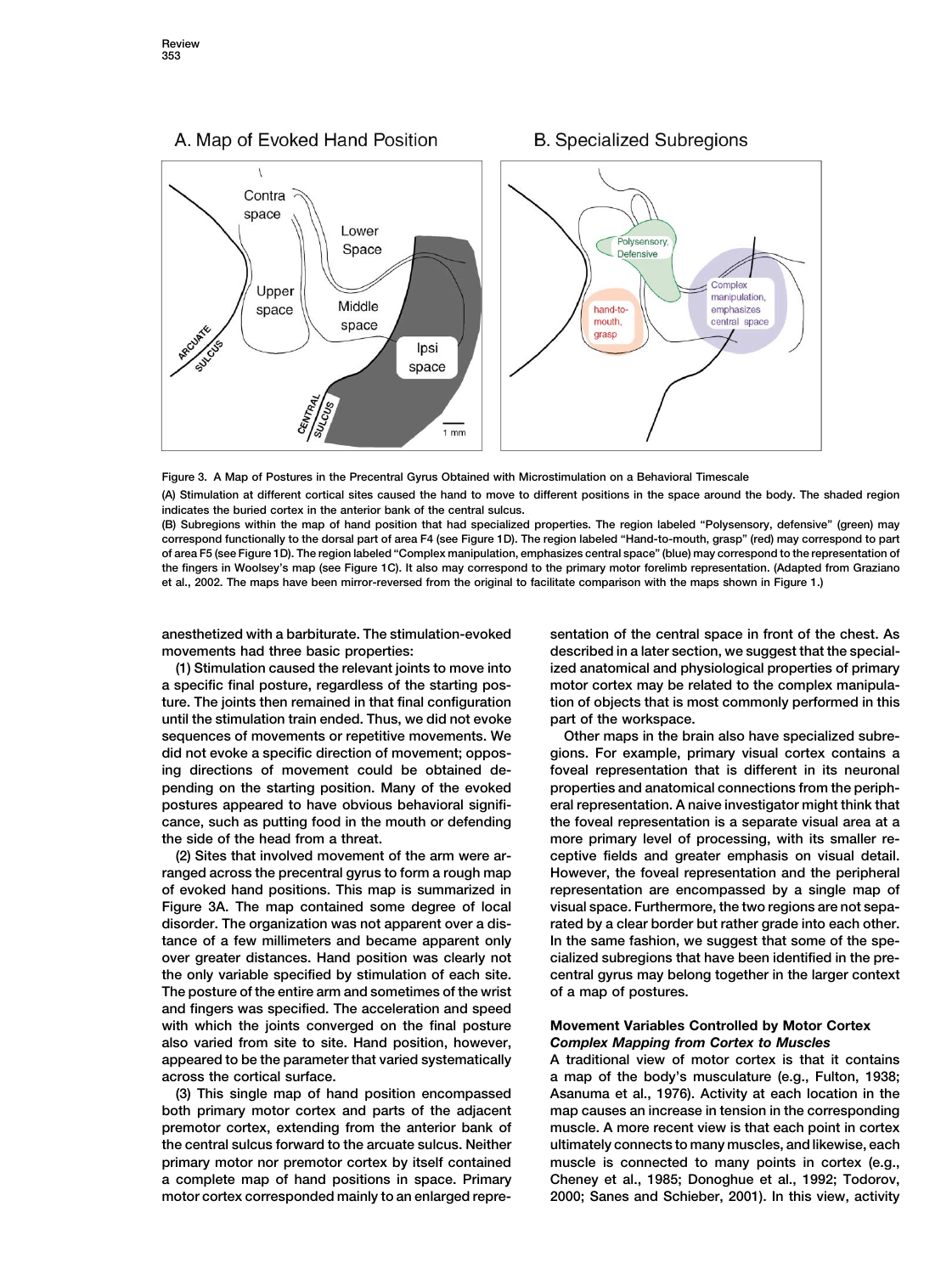**in a distributed set of muscles. 2001; Cabel et al., 2001).**

**neurons in motor cortex and, simultaneously, measured tional preference of most neurons changed when the the activity of muscles in the arm. They obtained what monkey was required to maintain an unusual arm posthey called "spike triggered averages" or the average ture, with the elbow raised. Thus, the neurons seemed effect on muscle activity caused by each action potential sensitive to the posture of the entire arm and how that of the neuron being studied. For many neurons, each posture changed over time rather than reflecting only action potential was followed by a minute but measur- the changing position of the hand in space. Scott and able change in more than one muscle. For a subset of colleagues speculated that motor cortex neurons may neurons, each action potential appeared to cause an control so-called intrinsic variables, such as muscle increase in activity in one group of muscles and a simul- force and joint angle, rather than extrinsic variables, taneous decrease in activity in the opposing set of mus- such as the position or movement of the hand in external cles. These results suggested that each neuron in motor space. Other experiments (Kakei et al., 1999) suggest cortex was connected in a complex way to the periphery that the firing of motor cortex neurons is correlated with and might contribute to forelimb movements that re- both intrinsic and extrinsic variables, at least for wrist quired the coordinated contraction of some muscles movements. and relaxation of others. These single-neuron experiments have the limitation**

**relationship between cortex and muscles. Stimulation and a restricted set of simple movements. Neurons that of a site in cortex can drive the arm one direction or encode complex movements might produce a confusing another, depending on the starting position, in order to and diverse pattern of results when filtered through arrive at a single final position. This result suggests that these simpler tasks. Electrical stimulation can help to different sets of muscles may become active depending resolve this difficulty, because it is a causal technique on the initial position of the arm. We confirmed this rather than a correlational one. It is possible to measure complex mapping from cortex to muscles by recording the movement that is ultimately caused by activity at a the electromyographic (EMG) activity of upper arm mus- location in motor cortex. cles evoked by stimulation (Graziano et al., 2002; C.S.R. Does electrical stimulation of motor cortex specify Taylor et al., 2002, Soc. Neurosci., abstract). We found hand location in space, individual joint angles, or the that the EMG activity varies depending on the starting muscle forces involved in producing a particular velocity position of the arm. With one start position, a muscle profile? Our results suggest that all of these aspects of may act as an agonist and show one pattern of EMG movement may be specified. Stimulation of each site activity, typically a short latency burst. With another within the arm and hand representation evoked a movestart position, the same muscle during stimulation at ment to a specific, final posture. Because the arm posthe same brain site may act as an antagonist and show ture was specified, the location to which the hand moved a different pattern of activity, typically a longer latency was also specified. However, each site did not appear burst, or a drop in activity followed by a rise, or no activity to encode only hand location, independent of the joint at all. Thus, motor cortex may influence movement at angles that composed the arm posture. There are many the level of muscles, but it does so in a complex way. postures of the arm that can correspond to the same The mapping of cortical sites to muscles is not only hand location, and stimulation of one site specified only many to many, as previous experiments have already one arm posture. Thus, our results agree closely with demonstrated, but the mapping also appears to change the findings of Scott and Kalaska (1995, 1997) in that** depending on the starting position of the joints, at least the posture of the arm, not merely the position or move**in the case of upper arm muscles. ment of the hand, appeared to be of critical importance.**

**Georgopoulos and colleagues (1986) trained monkeys to tion of the hand also appeared to depend on the cortical reach in various directions from a central starting position site that was stimulated. For example, for a hand-toand found that neurons in motor cortex responded dur- mouth movement, the velocity profile of the hand was ing the reach. Each neuron generally responded most appropriate for putting food in the mouth without damduring one direction of reach and responded less well aging the face (e.g., 20 cm/s at peak speed for one during neighboring directions. That is, the neurons were stimulation site). For a protective movement in which tuned to the direction of reach. Though each neuron the hand moved to an upper lateral position and turned** was broadly tuned, the authors pointed out that a popu-<br>outward as if to block an impending threat to the head, **lation of such neurons could collectively provide precise the velocity was remarkably fast, appropriate for a de-**

**Other experiments by Georgopoulos et al. (1992) sug- tion site). the angles of joints, the force applied by the arm mus- intrinsic, kinematic, or dynamic may be the wrong ques-(Kalaska et al., 1989; Caminiti et al., 1990; Scott and for different types of movement.**

**at a location in cortex should result in a change in tension Kalaska, 1995, 1997; Kakei et al., 1999; Reina et al.,**

**Cheney et al. (1985) recorded the activity of single Scott and Kalaska (1995, 1997) showed that the direc-**

**Our stimulation results suggest an even more complex that they test the correlation between neuronal activity**

**Coding of Higher-Order Movement Parameters Dynamic aspects of movement such as the accelera**spatial information about the direction of reach. **Fact 1 and 1 and 1 and 1 and 1 and 1 and 1 and 1 and 1 and 1 a** 

**gested that the code for movement in motor cortex must These stimulation results suggest that movement conbe more complex than a simple direction code. Many trol in motor cortex might be organized in terms of begroups have since demonstrated that the firing of motor haviorally useful actions aimed toward a goal posture. cortex neurons is correlated with parameters such as In this case, asking whether the control is extrinsic, cles, and the velocity of the hand movement in space tion. It may be all of those, perhaps to different degrees**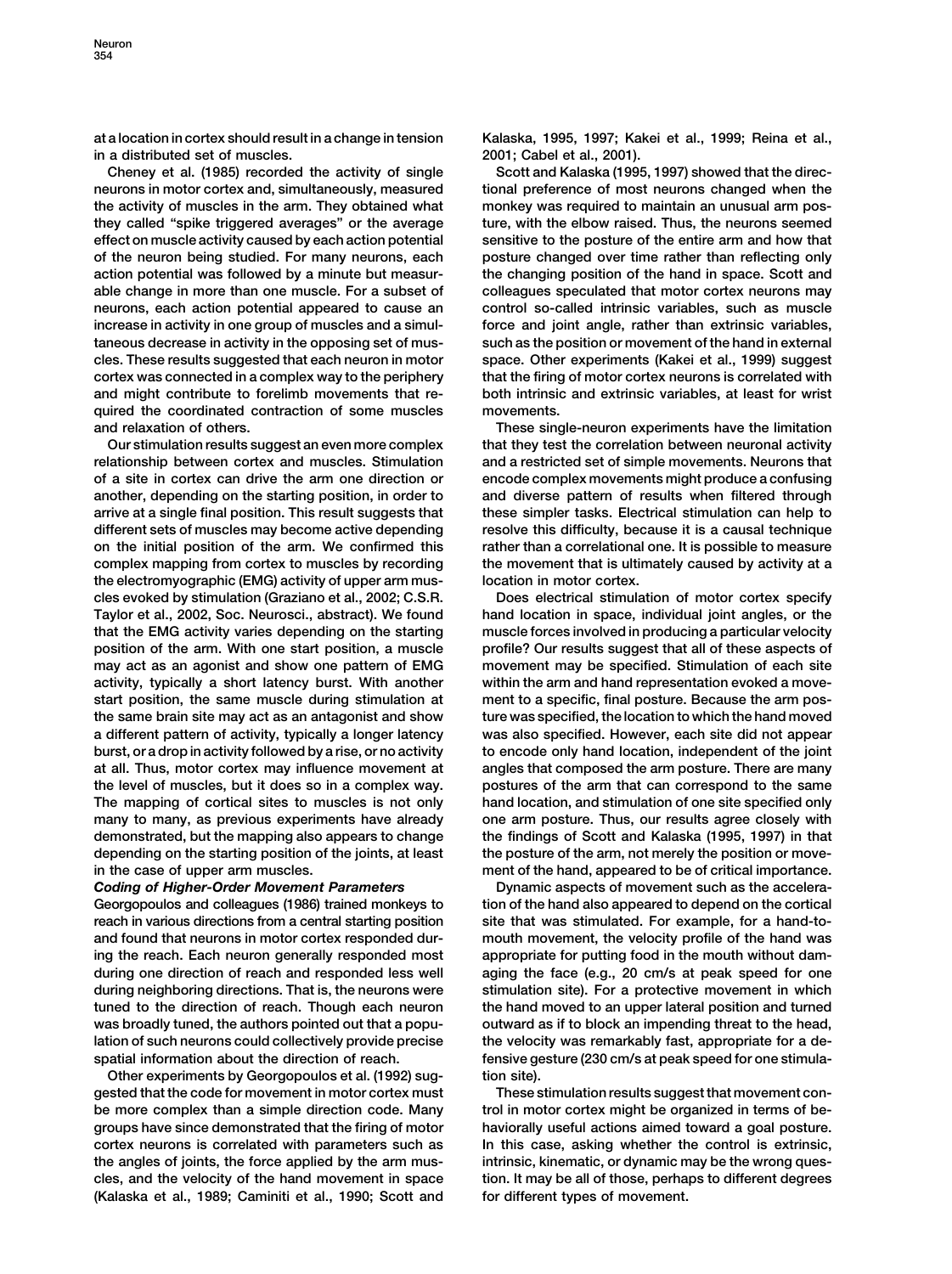The idea of movement control by means of postural posture, the muscles do not acquire a fixed set of ten**coding is not new. It has been particularly successful sions but rather perform a complex dance of activity, in the study of speech and of facial expressions. In resulting in a smooth path (e.g., Hallett et al., 1975; Bizzi speech, each phoneme may be defined by a posture of et al., 1984; Cooke and Brown, 1990). This complex the vocal tract including the mouth, tongue, and larynx pattern of muscle activity depends on both the initial (Fowler et al., 1980). To produce a phoneme, the speak- and final position of the arm. Thus, the entire trajectory ing apparatus moves toward this final posture. It does of the arm is specified, not only the desired final configunot need to achieve the final posture, but only to move ration. toward it. For example, in this view, a given vowel "is an The stimulation-evoked postures that we found in moequivalence set of gestures that are equivalent because tor cortex follow the pattern of muscle activation obthey all aim toward some particular limiting shape and served during normal movement rather than the pattern length of the vocal tract" (Fowler et al., 1980). Speech predicted by the equilibrium position hypothesis. Stimuis composed of a sequence of these gestures toward lation evokes a complex pattern of muscle activity in defined postures. Why should speech have evolved in the upper arm that resembles the interplay between this fashion? One possibility is that the mechanisms for agonist and antagonist muscles observed during natural speech were built on a preexisting mechanism for motor movement. This pattern of muscle activity depends on control, one that emphasized the specification of com- the starting position of the arm. Thus, stimulation speciplex, behaviorally useful postures. When we stimulated fies more than just a final posture; it specifies the entire, in the ventral part of the precentral gyrus, in the mouth coordinated trajectory that is aimed toward the final and face representation, we often caused the lips and posture. tongue to move toward specific postures (Graziano et al., 2002). For example, at one site, stimulation caused Relationship between Primary Motor the mouth to open about 2 cm and the tongue to move and Premotor Cortex to a particular location in the mouth. Regardless of the The frontal cortex contains many proposed areas starting posture of the tongue or jaw, stimulation evoked thought to be part of the motor network (e.g., Matsuzaka a movement toward this final configuration. This type et al., 1992; Picard and Strick, 1996; Wise et al., 1997; of posture may be useful to a monkey for eating but Rizzolatti and Luppino, 2001). Some of these areas are could also be an evolutionary precursor to the phoneme. diagrammed in Figures 1D and 1E. These areas include**

**ner strikingly similar to the phonemes in spoken lan- times divided into areas F4 and F5), dorsal premotor guage. An emotional expression is conveyed by the cortex (sometimes divided into a caudal and a rostral movement of the facial musculature toward a particular part), supplementary motor cortex, a presupplementary posture (Ekman, 1993). A frown, a smile, an angry ex- motor area, and a set of motor areas on the medial wall pression, a surprised expression, a disgust face, all of the hemisphere. these can be categorized by their archetypal final pos- When we electrically stimulated motor cortex, we tures. However, even a subtle movement toward this found a single map of arm postures (Figure 3A) that postural endpoint will vividly express an emotion. Thus, encompassed the precentral gyrus, covering the fore**again, the system appears to operate by means of a limb representation in primary motor cortex and premo**repertoire of postures toward which movements are tor cortex including ventral premotor cortex (F4 and F5) made. and dorsal premotor cortex (probably mainly the caudal**

**level by means of a stored set of postures? Rosenbaum unitary map of the position of the hand in space. How and colleagues (1995) proposed a model for limb control can this single map be reconciled with the mosaic of that uses linear combinations taken from a basic set of separate areas described within this region of cortex? stored postures. The map of postures that we evoked The map of postures appeared to contain specialized by electrical stimulation in motor cortex could provide subregions with somewhat different functions (Figure a basis for this method of limb control. The map in motor 3B). These subregions included the representation of cortex is similar to a map of leg postures evoked by hand location in central space, emphasizing complex electrical stimulation of the spinal cord in frogs and rats manipulation (roughly matching the primary motor hand (Giszter et al., 1993; Tresch and Bizzi, 1999); thus, the area); the representation of hand location near the spinal cord might also control movement partly at the mouth, emphasizing grip postures of the fingers and level of posture. open postures of the mouth (roughly matching the dor-**

tinction between specifying a final posture and speci-<br>in the center of the map, emphasizing defensive move**fying a trajectory that is aimed toward a final posture. ments (roughly matching the dorsal part of area F4). An example of a control algorithm that specifies only Thus, the map that we obtained with electrical stimulathe final posture is the equilibrium position hypothesis. tion is not only consistent with previous findings but also According to this hypothesis, limb movement is con- provides a possible organizing principle. The subregions trolled by specifying** *only* **a final set of muscle tensions may differ because they emphasize the types of actions (Bizzi et al., 1984). If the muscles acquire that set of that monkeys tend to make in different regions of space. tensions and maintain them in a steady state, the limb In the following sections, we discuss these different** will move to the desired final posture and remain there. subregions in greater detail.

*Postural Coding as a General Method* **The equilibrium position hypothesis is now known to** *of Movement Control* **be incorrect. During a limb movement to a specified**

**Facial expressions appear to be controlled in a man- primary motor cortex, ventral premotor cortex (some-**

**Could limb movements also be controlled at some division). These areas appeared to form a complete,**

**In motor control, there is a subtle but important dis- sal, posterior part of area F5); and a multimodal region**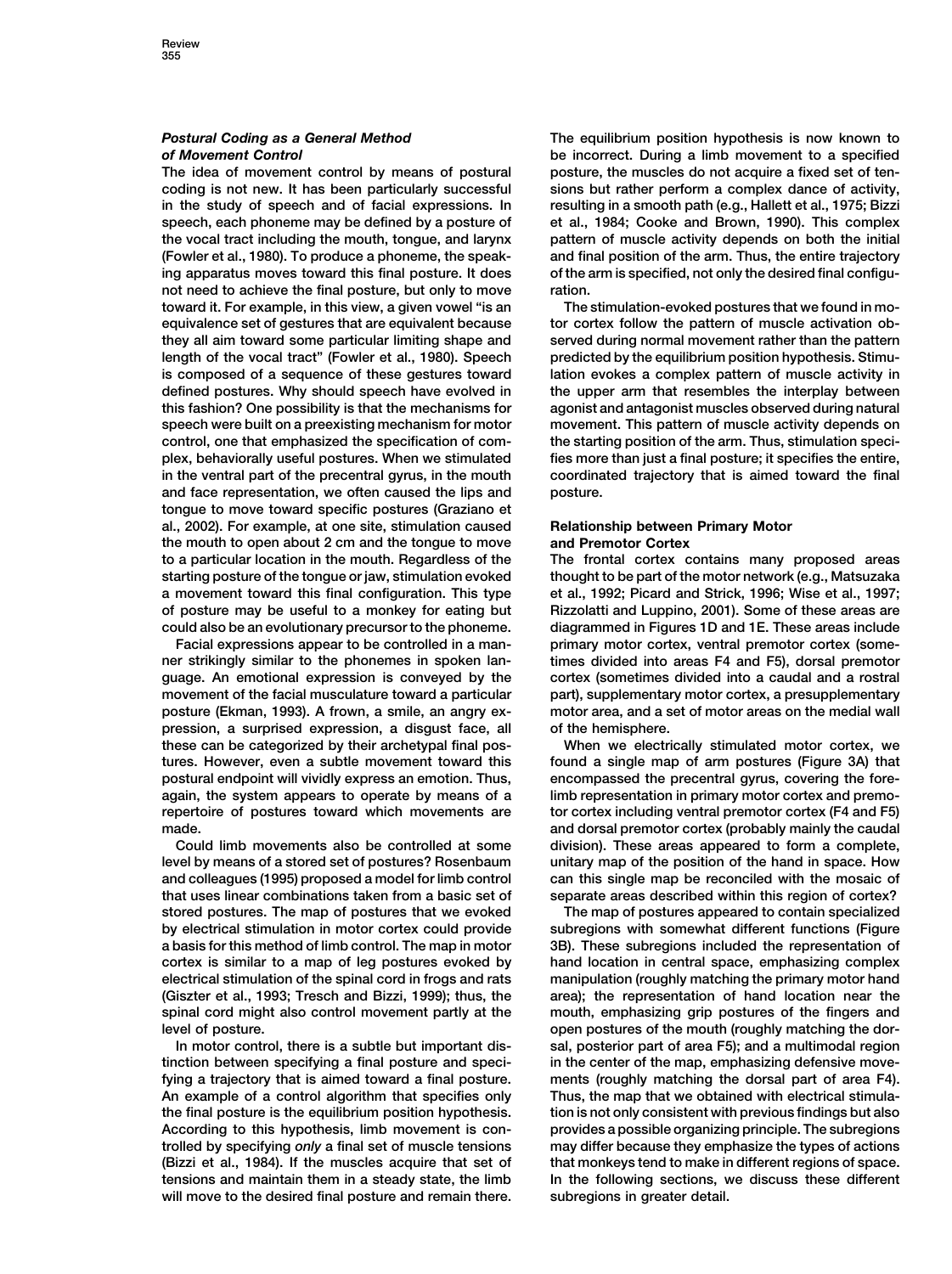**in the laboratory and also monkeys in group cages at within this part of the map evoked a variety of hand the Bronx Zoo (M.S.A. Graziano and D.F. Cooke, 2002, postures, including a grip with the thumb against the Soc. Neurosci., abstract). We then analyzed the tapes forefinger, a fist, an open hand with all five digits splayed, frame-by-frame to study the types of movements typi- rotations of the wrist, and also a pronation or supination cally generated by the monkey motor system. We soon of the forearm, matching the natural behavior of monrealized that the most common function of the arm and keys within this region of their manual workspace. In hand was not to reach (13.9% of total time) but rather this part of the map, the representation of hand position to maintain a posture, for example, while holding an appeared to be especially coarse. If the hand was in a object or supporting the body's weight (86.1% of time). peripheral location, stimulation drove it toward central Of the total time that monkeys used their hands to grasp space. If the hand was already within a large central or manipulate small objects such as food or toys, 96.8% region of space, stimulation often had no observable of this time was spent with the hand poised in central effect on hand location. At several sites, stimulation space either in front of the chest (57.6%) or in front of evoked only a posture of the fingers and wrist but did the mouth (39.2%). Grasping and manipulating small not affect the position of the arm. Thus, this part of the objects was almost never performed in other parts of map emphasized the fine control of the wrist, fingers, the workspace. On those occasions when the monkey and forearm and had a relatively imprecise representadid reach outside of central space to grasp a small tion of arm position that favored central space. This part object, it immediately brought the object into central of cortex corresponded to the primary motor forelimb space for further manipulation. Once an object was representation. As described in the next section, the brought within the central space in front of the chest, primary motor forelimb representation has long been the monkey typically held it with one or both hands in known to emphasize the control of manual dexterity. On a precision grip (thumb against forefinger) or a power the basis of our data, we suggest that this emphasis on grip (a fist), rotated the object by pronating or supinating manual dexterity is paired with an emphasis on hand the forearm, rubbed the object with one hand against locations in central space in front of the chest, the monthe open palm of the other hand, hit the object against key's "manual fovea" in which manipulation is most a hard surface, or opened one hand in a splayed posture commonly performed. Just as the fovea on the retina is with the palm directed toward the face, possibly to in- reflected in every stage of visual processing in the brain, spect the palm after contact with the object. Punctuated the "manual fovea" may have profound implications for throughout these manipulations of the object in central the neuronal control of the hand and arm.** space, the monkey also raised the object briefly to the A similar concept of a manual or motor fovea was **mouth and bit it while still holding it with a grip posture proposed by Tillery et al. (1994), who found that in human of the hand. Thus, the hand was generally in a grip subjects, fine spatial control of the hand was most accuposture when near the mouth and in a large variety of rate in a restricted region of space in front of the chest. complex postures involving the wrist, the forearm, and They suggested that the exact location of the manual the independent use of the fingers when in the space fovea was consistent within each subject but varied in front of the chest. among subjects.**

**We hypothesized that these behavioral trends should** *Fulton and Woolsey on the Organization* **be reflected in the map of postures that we observed** *of Motor Cortex* **in motor cortex. This turned out to be the case. Within It was once thought that the giant pyramidal cells in the map of hand position, two subregions appeared to layer 5 of motor cortex, the Betz cells, formed the princiemphasize the control of the fingers, wrist, and forearm. pal output from the cortex to the spinal cord. Fulton One subregion corresponded to hand locations at the (1938) called them a "funnel" for information to flow mouth. Stimulation within this region always caused the from cortex to the spinal cord. The Betz cells are most hand to shape into a grip posture. The hand generally common in the posterior part of the precentral gyrus moved to the mouth with great spatial precision, usually and within the central sulcus. This region of cortex was reaching the same final position within a few centime- therefore assumed to be a "primary" motor area, in that ters. At most sites within this hand-to-mouth part of it controlled the spinal cord directly. The more anterior the map, stimulation also caused the mouth to open. "premotor" cortex was assumed to connect to and in-Rizzolatti et al. (1988) recorded from single neurons in struct "primary" motor cortex and thus influence the this area, which they termed F5, and concluded that it spinal cord in an indirect fashion. Consistent with this is specialized for controlling grip postures of the hand view, electrical stimulation could evoke movements at and movements of the mouth. Neurons in F5 also appear a much lower current level in primary motor than in to be involved in movements of the arm, especially to- premotor cortex (Fulton, 1938).** ward the mouth. Rizzolatti and colleages (Rizzolatti et This view, that the precentral gyrus could be divided **al., 1988; Murata et al., 1997; Fogassi et al., 2001) argue into a posterior, primary area and a more anterior, prethat this part of cortex serves the general function of motor area, soon appeared to be an oversimplification. coordinating grip postures in any region of space. On Most of the differences between the posterior and antethe basis of our data, we argue that it is biased toward rior areas are graded, providing no clear border between grip postures associated with bringing the hand to the them. The anterior area, Fulton's premotor area, turned mouth, though of course it may also contribute to other out to be a collection of functionally different subregions functions. (Wise et al., 1997; Rizzolatti and Luppino, 2001). The**

*A Manual Fovea: The Use of Central Space* **The second subregion of the map that emphasized** *for Manipulation* **<b>the control of the hand corresponded to hand locations** We recently videotaped monkeys in their home cages in a large area of space in front of the chest. Stimulation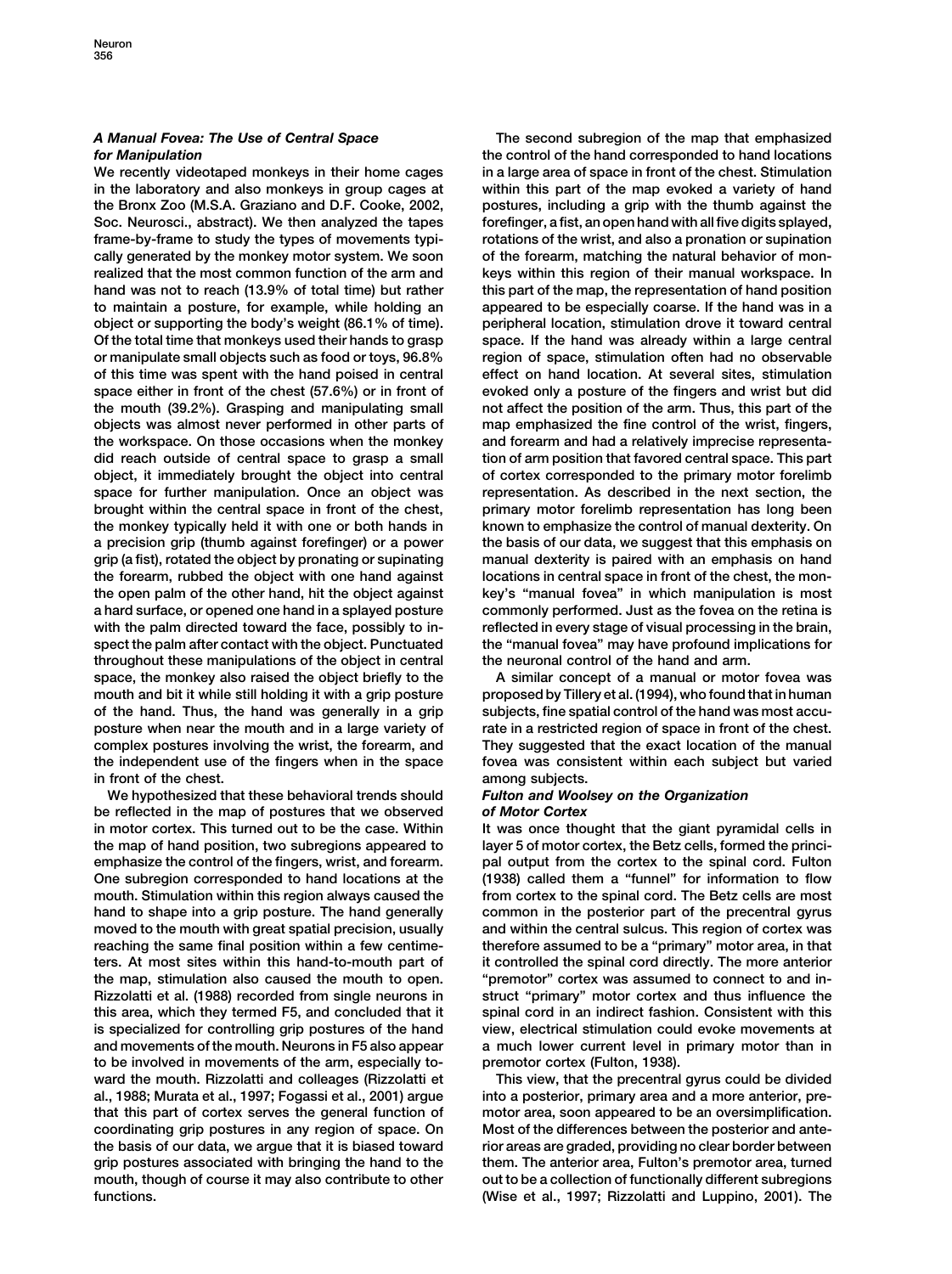**posterior area, Fulton's primary motor area, turned out nation (e.g., DennyBrown and Botterell, 1947; Travis, not to be necessary for the control of movement. Dam- 1955; Kermadi et al., 1997; Rouiller et al., 1998). The age to it affected mainly fine manual coordination (e.g., large pyramidal cell bodies and the high proportion of DennyBrown and Botterell, 1947; Travis, 1955; Kermadi monosynaptic connections to spinal motor neurons,** et al., 1997; Rouiller et al., 1998). *once thought to be hallmarks of a primary motor func***-**

the only motor area to project directly to the spinal cord. of the musculature of the fingers, hand, and wrist (Bortoff **Instead, a range of other cortical areas, including premo- and Strick, 1993; Lawrence, 1994; Maier et al., 1997; tor cortex, supplementary motor cortex, and motor ar- Lemon et al., 1998). Probably as a result of the large eas on the medial wall of the hemisphere, project to the cell bodies and more direct connections to spinal motor** spinal cord (Murray and Coulter, 1981; Dum and Strick, neurons, this region of cortex has low thresholds for **1991, 1996; Maier et al., 2002). The Betz cells may serve electrically evoking movements. The thresholds are esa specific function—one speculation is that, in the fore- pecially low for finger movements. For example, in the limb representation, they are related to the dexterity of anterior bank of the central sulcus, currents as low as the fingers—but whatever their function, they do not 4 microamps can evoke movements of the fingers (e.g., appear to act as a "funnel" providing the output from Asanuma et al., 1976; Gentilucci et al., 1988). An especortex to the spinal cord. As Lassek found in 1941 (Las- cially high proportion of neurons in this cortical region sek, 1941), the Betz cells in monkeys account for only have small tactile receptive fields on the fingers and about 3.4% of the efferent fibers coursing through the respond during passive and active movements of the pyramidal tract to the spinal cord. fingers (Lemon and Porter, 1976; Wong et al., 1978;**

**It was originally thought that the shoulder, upper arm, Gentilucci et al., 1988). forearm, and fingers were represented in a sequential Primates that are relatively less prehensile, such as fashion in a dorsal-to-ventral map (see Figure 1A). squirrel monkeys, have a less pronounced pattern of Woolsey (Woolsey et al., 1952) was one of the first to direct connections to spinal motor neurons demarcating point out that, if there is an organization to the forelimb this "primary" motor cortex (Maier et al., 1997; Lemon representation, it is partly an anterior-posterior one. He et al., 1998). Bucy (1935) compared the motor cortex in suggested that the fingers were represented in the pos- a range of species and concluded that, in the more terior part of the gyrus and within the central sulcus, prehensile animals, the motor forelimb area was more whereas the upper arm, shoulder, and trunk were repre- differentiated, with the giant Betz cells concentrated in sented in a more anterior part of the gyrus (Figure 1C). the posterior part, whereas in the less prehensile ani-This emphasis on the fingers in a posterior part of the mals, the differentiation was less clear. gyrus has been confirmed by others (e.g., Lemon and In summary, the posterior part of the precentral gyrus** Porter, 1976; Wong et al., 1978; Kwan et al., 1978; Genti-**has a specialized pattern of anatomical projections**, cy**lucci et al., 1988; Park et al., 2001). Whether there is toarchitectonics, electrical thresholds, and single neua true somatotopy, however, is in debate. The finger ron properties. These specializations are often interprerepresentation may be partly intermingled with the con- ted as evidence of a primary motor area. However, trol of the wrist, arm, and shoulder (Gould et al., 1986; another interpretation is that these features are part of Donoghue et al., 1992; Park et al., 2001). The anterior a specialized machinery for the control of manipulation, region of the precentral gyrus does not appear to contain with an emphasis on central space. a simple representation of the upper arm and shoulder** *Preparatory Activity in Primary Motor* **as Woolsey thought but rather contains a heteroge-** *and Premotor Cortex* **neous collection of subregions, including one that em- Perhaps the best evidence for Fulton's hierarchy, in phasizes different types of grip (Rizzolatti and Luppino, which premotor cortex controls primary motor cortex,**

**each arranged vertically (Figure 1B), nor Woolsey's view of neurons while the monkey performs a delayed moveof a single somatotopic map of the arm arranged hori- ment task (e.g., Weinrich and Wise, 1982; Weinrich et zontally (Figure 1C) captures the complexity of the data. al., 1984; Godschalk et al., 1985; Kurata, 1989; Requin We suggest that the data fit the map of postures that et al., 1990; Riehle, 1991). In the typical task, a sensory we found with electrical stimulation (Figure 3). According cue specifies the movement that should be made; then, to this map, within the forelimb representation, the pos- after a delay period, a "go" signal instructs the monkey terior part favors central space and thus emphasizes to make the movement. During such a task, some neumanipulation. The anterior part represents a diverse set rons in primary motor and premotor cortex respond to of functions performed by the arm and hand in other the sensory cue and maintain a high firing rate during regions of space, including grip postures of the hand the delay period before the movement. These neuronal near the mouth, reaches toward peripheral targets, and responses are thought to reflect the preparation for defensive gestures. movement. Such preparation-related or "set" responses**

**As described above, on the basis of the map of stimula- The relationship between these results and the single tion-evoked postures, we suggest that the posterior part map of stimulation-evoked postures is not clear at this of the precentral forelimb region is a "manipulation" area point. One possibility, of course, is that premotor cortex rather than a "primary motor" area. Damage to this part is indeed at a higher level in a motor hierarchy and that of cortex results in a permanent loss of fine finger coordi- the map of postures is misleading. Another possibility**

**Fulton's primary motor area also turned out not to be tion, are now known to be correlated with the control**

**2001). comes from studies of motor preparation. A standard Thus, neither Fulton's view of two somatotopic maps, way to study motor preparation is to record the activity** *A Specialized Anatomical and Physiological* **are more common in dorsal premotor cortex. The transi-***Machinery for the Control of Manipulation* **tion from premotor to primary motor cortex is gradual.**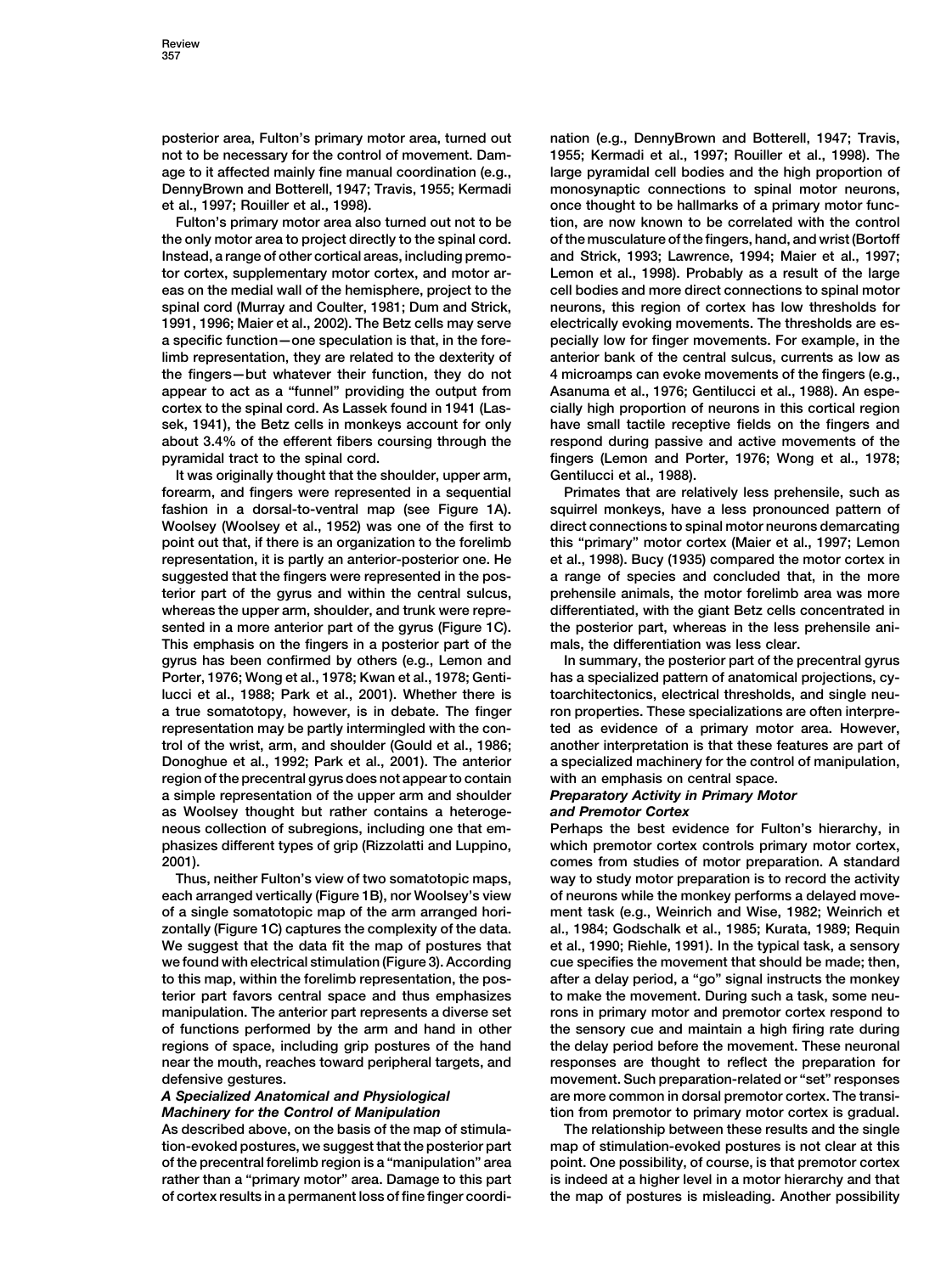

**Figure 4. Defensive Postures in Monkey, Man, and Woman**

**(A) The first panel shows the tactile receptive field (shaded) and the visual receptive field (boxed) of neurons at a site within the polysensory zone on the precentral gyrus. Electrical stimulation of this site caused the monkey to move rapidly into a defensive posture, shown in the second panel. This posture included a facial grimmace, a squinting of the eye, a turning of the head away from the side of the sensory receptive fields, a hunching of the shoulders, a fast thrusting of the hand into the space beside the head, and a turning of the hand such that the palm faced outward, away from the head.**

**(B) A similar defensive posture shown in a detail from Michelangelo's** *Fall and Expulsion from Eden***.**

B



**responses are most common lie outside the boundaries in premotor cortex, however, respond to visual stimuli of the single map of postures found in our stimulation in untrained monkeys and even in anesthetized ones study. Indeed, set-related responses appear to be espe- (Rizzolatti et al., 1981; Fogassi et al., 1996; Graziano et cially common in the rostral part of dorsal premotor al., 1997). These untrained visual responses are cluscortex (see PMDr in Figure 1E), an area that might not tered in a relatively small zone that lies just posterior to be included in the map of stimulation-evoked postures. the bend in the arcuate sulcus (Graziano and Gandhi,**

**primary motor and premotor cortex may be the result though the polysensory responses appear to be concenof specializations within a single map. In this view, the trated in the dorsal part of F4. It is also sometimes tions may also emphasize the processing of visual target al., 1997), though again the polysensory responses are information and the planning of reaches. Since this part concentrated within only one part of PMv. Here we refer of the map overlaps dorsal premotor cortex, it may ex- to the specific region that responds to multiple sensory plain the high incidence of visual and set-related activity modalities as the polysensory zone. Most neurons in**

**primary motor and premotor cortex respond to visual receptive field and extends 5–30 cm outward from the stimuli if the monkey is trained to make specific move- body surface. Some of these bimodal, visual-tactile cells**

**is that the parts of premotor cortex in which set-related ments in reaction to those stimuli. At least some neurons A third speculation is that the differences between 2000). It is sometimes termed F4 (Gentilucci et al., 1988), parts of the map that represent peripheral hand loca- termed ventral premotor cortex, or PMv (Graziano et in this region of cortex. the polysensory zone have a tactile receptive field on** *Multimodal Neurons and the Coding* **the contralateral face, shoulder, arm, or torso. About** *of a Margin of Safety* **half of the neurons are also visually responsive. The As described in the previous section, neurons in both visual receptive field is typically adjacent to the tactile**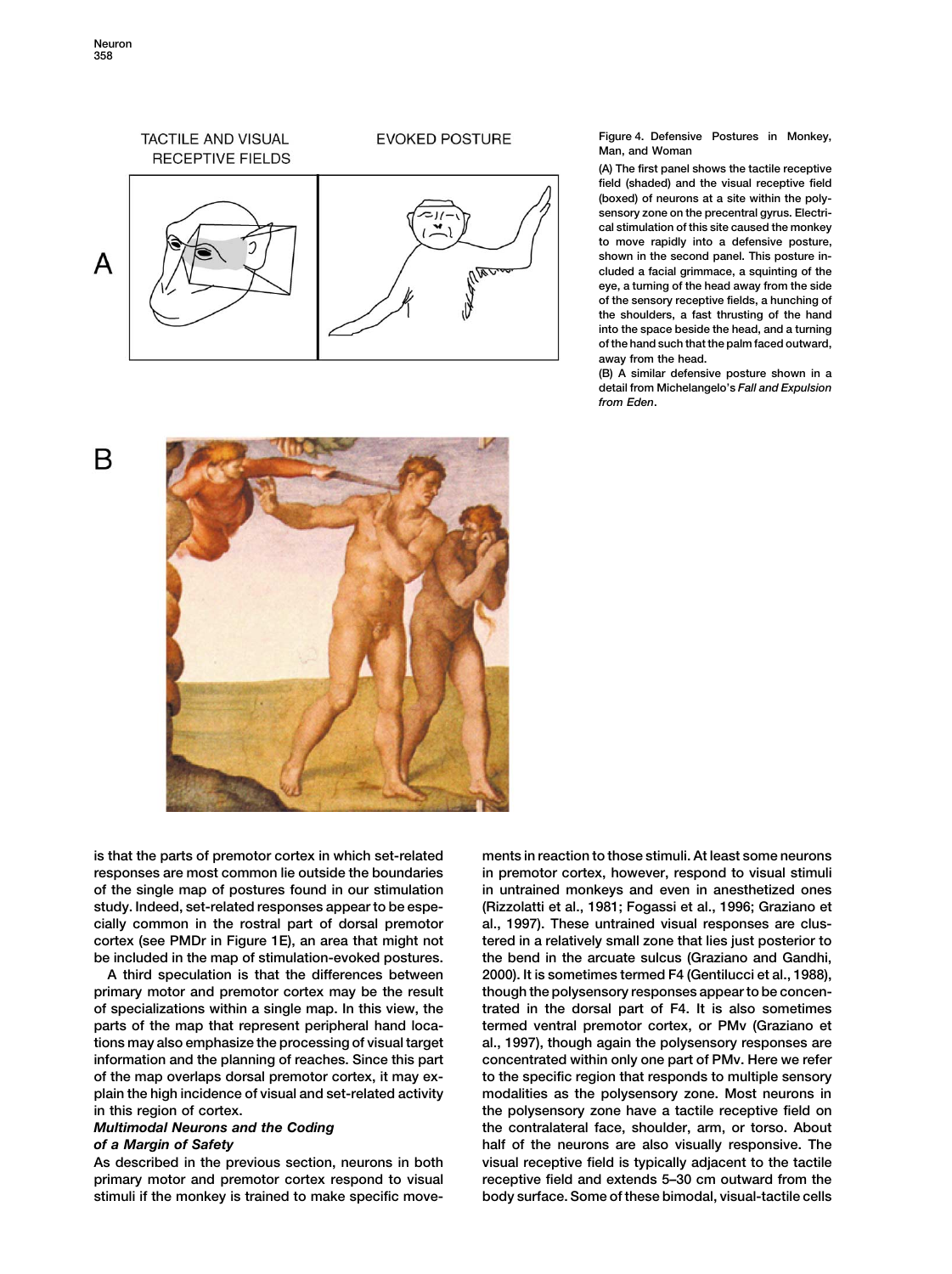**a particular direction and have a matching directional pino et al., 1999; Lewis and Van Essen, 2000). preference in the visual modality. Cells that have a tactile We recently found that stimulation of area VIP evoked receptive field on the side or back of the head also often defensive movements similar to those evoked by stimurespond to auditory stimuli in the space near the tactile lation of the polysensory zone (D.F. Cooke et al., 2002, receptive field, within about 30 cm of the head (Graziano Soc. Neurosci. abstract). Stimulation of cortex suret al., 1999). Thus, neurons in the polysensory zone rounding area VIP did not evoke the same movements. represent the space immediately surrounding the body One hypothesis is that areas VIP and the polysensory**

**the postural map that we observed. Stimulation within the polysensory zone evoked movements that were consistent with defending the body against nearby threaten- Summary ing objects (Graziano et al., 2002). Different movements In this review, we discussed the hypothesis that the were evoked depending on the location of the sensory precentral gyrus contains a representation of complex, receptive fields. For example, at some sites, the neurons behaviorally meaningful postures. Stimulation of a site** had a tactile receptive field on the side of the head<br>and a visual receptive field near the side of the head.<br>Stimulation of this type of site evoked movements con-<br>the forelimb representation, these postures are ar-<br>siste

have been described in area VIP in the parietal lobe. **Area VIP receives convergent input from many cortical vary depending on the type of movement or the part** regions, including visual, somatosensory, and motor ar- <sup>of the</sup> map studied. For example, the manipulation of<br>eas (Maunsell and Van Essen, 1983: Lewis and Van Es- objects may employ a specialized anatomical and physi**eas (Maunsell and Van Essen, 1983; Lewis and Van Es- objects may employ a specialized anatomical and physisen, 2000). VIP neurons typically have a tactile receptive ological machinery in which the cortex exerts an espefield on the contralateral side of the face and a visual cially direct control over spinal motor neurons. It is probreceptive field that corresponds spatially (Colby et al., ably incorrect to assign a single motor-control algorithm 1993; Schaafsma and Duysens, 1996; Duhamel et al., to motor cortex. Here we suggest that one of possibly 1997, 1998). About half of the neurons respond best to many strategies used by motor cortex involves a toponearby visual stimuli, within 30 cm of the tactile receptive graphic map of postures that are of behavioral relevance field (Colby et al., 1993). The tactile and visual modalities to the animal. generally share the same directional preference (Colby et al., 1993). Thus, almost identical response properties Acknowledgments have been found in VIP and the polysensory zone, although the proportions of cell types are somewhat dif- We thank S. Kastner for her help on the manuscript. Supported by ferent. This similarity is especially interesting because National Institutes of Health grants EY-11347 and MH-12336 and VIP** projects to the precentral gyrus, and its main area Burroughs Wellcome grant #992817.

**respond best to tactile stimuli swept across the skin in of projection appears to be the polysensory zone (Lup-**

rough touch, vision, and sometimes audition.<br>The polysensory zone is embedded in the middle of coding nearby space and defending the body. coding nearby space and defending the body.

behind the back were located in the posterior part of<br>the polysensory zone. Thus, the topography within the<br>polysensory zone appeared to be continuous with the<br>topography of the larger map within which the polysen-<br>sory zo **sory zone may be functionally distinct, it is also part of speeds, and an emphasis on controlling the hand and the larger map of arm postures. fingers in certain regions of cortex. At the single-neuron Similar neuronal responses to tactile and visual stimuli level, even more diversity has been found in coding**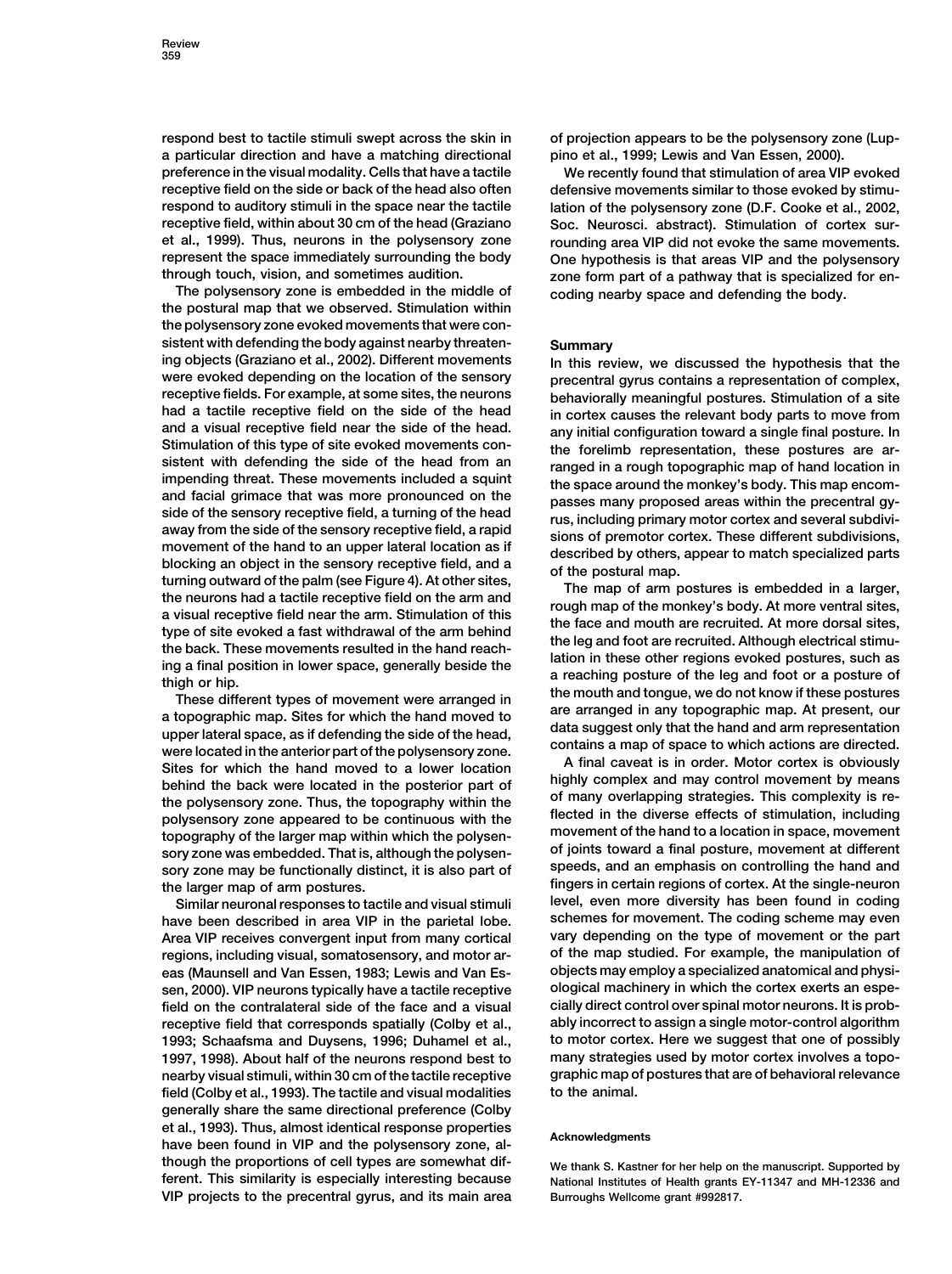**Asanuma, H. (1975). Recent developments in the study of the colum- Foerster, O. (1936). The motor cortex of man in the light of Hughlings nar arrangement of neurons within the motor cortex. Physiol. Rev. Jackson's doctrines. Brain** *59***, 135–159.**

**Asanuma, H., and Arnold, A.P. (1975). Noxious effects of excessive Rizzolatti, G. (2001). Cortical mechanism for the visual guidance of currents used for intracortical microstimulation. Brain Res.** *96***, hand grasping movements in the monkey: A reversible inactivation**

**Asanuma, H., Arnold, A., and Zarzecki, P. (1976). Further study on the Fogassi, L., Gallese, V., Fadiga, L., Luppino, G., Matelli, M., and excitation of pyramidal tract cells by intracortical microstimulation. Rizzolatti, G. (1996). Coding of peripersonal space in inferior premo-**

**Bizzi, E., Accornero, N., Chapple, W., and Hogan, N. (1984). Posture Fowler, C.A., Rubin, P., Remez, R.E., and Turvey, M.T. (1980). Impli-**

**Bortoff, G.A., and Strick, P.L. (1993). Corticospinal terminations in (London: Academic Press), pp. 373–420. two new-world primates: further evidence that corticomotoneuronal Freedman, E.G., Stanford, T.R., and Sparks, D.L. (1996). Combined connections provide part of the neural substrate for manual dexter- eye-head gaze shifts produced by electrical stimulation of the supe-**

**Britten, K.H., and van Wezel, R.J. (1998). Electrical microstimulation Fritsch, G., and Hitzig, E. (1870). Ueber die elektrishe Erregarkeit Neurosci.** *1***, 59–63. W.W. Nowinski, ed. (Springfield, IL: Thomas, 1960), pp. 73–96.**

**Bucy, P.C. (1935). A comparative cytoarchitectonic study of the Fulton, J.F. (1938). Physiology of the Nervous System (New York: motor and premotor areas in the primate. J. Comp. Neurol.** *62***, Oxford University Press).**

**shoulder and elbow during a postural task. J. Neurophysiol.** *86***, movements. Exp. Brain Res.** *71***, 475–490.**

**in the posterior hypothalamus. Science** *153***, 1284–1285. 1419.**

**Caminiti, R., Johnson, P.B., and Urbano, A. (1990). Making arm Georgopoulos, A.P., Lurito, J.T., Petrides, M., Schwartz, A.B., and primate motor cortex. J. Neurosci.** *10***, 2039–2058. tor. Science** *243***, 234–236.**

**tion and suppression of antagonist forelimb muscles from motor motor cortex and the coding of force. Science** *256***, 1692–1695.**

**parietal area of the macaque: Anatomic location and visual response 467–491.**

**tern. J. Neurophysiol.** *63***, 465–472. 143–157.**

**DennyBrown, D., and Botterell, E.H. (1947). The motor function of owl monkeys. J. Comp. Neurol.** *247***, 297–325. the agranular frontal cortex. Res. Publ. Ass. Nerv. Ment. Dis.** *27***, Graziano, M.S.A., and Gandhi, S. (2000). Location of the polysensory**

**Donoghue, J.P., LeiBovic, S., and Sanes, J.N. (1992). Organization Res.** *135***, 259–266. of the forelimb area in squirrel monkey motor cortex: representation Graziano, M.S.A., Hu, X., and Gross, C.G. (1997). Visuospatial prop-**

**Nature** *389***, 845–848. 428–430.**

**sponse properties. J. Neurophysiol.** *79***, 126–136. ron** *34***, 841–851.**

**tions from the premotor areas in the frontal lobe. J. Neurosci.** *11***, stereotyped voluntary movements in man. J. Neurol. Neurosurg. 667–689. Psychiatry,** *38***, 1154–1162.**

**384–392. Sci.** *157***, 758–778.**

**References Ferrier, D. (1873). Experimental researches in cerebral physiology and pathology. West Riding Lunatic Asylum Med. Rep.** *3***, 30–96.**

*<sup>55</sup>***, 143–156. Fogassi, L., Gallese, V., Buccino, G., Craighero, L., Fadiga, L., and 103–107. study. Brain** *124***, 571–586.**

**Exp. Brain Res.** *26***, 443–461. tor cortex (area F4). J. Neurophysiol.** *76***, 141–157.**

**control and trajectory formation during arm movement. J. Neurosci. cations for speech production of a general theory of action. In Lan-***4***, 2738–2744. guage Production, Volume 1: Speech and Talk, B. Buttersworth, ed.**

**ity. J. Neurosci.** *13***, 5105–5118. rior colliculus in rhesus monkeys. J. Neurophysiol.** *76***, 927–952.**

des Grosshirns, translated by G. von Bonin, The Cerebral Cortex,

**293–331. Gentilucci, M., Fogassi, L., Luppino, G., Matelli, M., Camarda, R., Cabel, D.W., Cisek, P., and Scott, S.H. (2001). Neural activity in and Rizzolatti, G. (1988). Functional organization of inferior area 6 primary motor cortex related to mechanical loads applied to the in the macaque monkey. I. Somatotopy and the control of proximal**

**2102–2108. Georgopoulos, A.P., Schwartz, A.B., and Kettner, R.E. (1986). Neu-Caggiula, A.R., and Hoebel, B.G. (1966). "Copulation-reward site" ronal population coding of movement direction. Science** *233***, 1416–**

**movements within different parts of space: dynamic aspects in the Massey, J.T. (1989). Mental rotation of the neuronal population vec-**

**Cheney, P.D., Fetz, E.E., and Palmer, S.S. (1985). Patterns of facilita- Georgopoulos, A.P., Ashe, J., Smyrnis, N., and Taira, M. (1992). The**

**cortex sites in the awake monkey. J. Neurophysiol.** *<sup>53</sup>***, 805–820. Giszter, S.F., Mussa-Ivaldi, F.A., and Bizzi, E. (1993). Convergent Colby, C.L., Duhamel, J.-R., and Goldberg, M.E. (1993). Ventral intra- force fields organized in the frog's spinal cord. J. Neurosci.** *13***,**

**properties. J. Neurophysiol.** *<sup>69</sup>***, 902–914. Godschalk, M., Lemon, R.N., Kuypers, H.G., and van der Steen, J. Cooke, J.D., and Brown, S.H. (1990). Movement-related phasic mus- (1985). The involvement of monkey premotor cortex neurones in cle activation II. Generation and functional role of the triphasic pat- preparation of visually cued arm movements. Behav. Brain Res.** *18***,**

**DeAngelis, G.C., Cumming, B.G., and Newsome, W.T. (1998). Corti- Gould, H.J., III, Cusick, C.G., Pons, T.P., and Kaas, J.H. (1986). The cal area MT and the perception of stereoscopic depth. Nature** *394***, relationship of corpus callosum connections to electrical stimulation 677–680. maps of motor, supplementary motor, and the frontal eye fields in**

**235–345. zone in the precentral gyrus of anesthetized monkeys. Exp. Brain**

**of digit, wrist, and elbow muscles. Exp. Brain Res.** *89***, 1–19. erties of ventral premotor cortex. J. Neurophysiol.** *77***, 2268–2292.**

**Duhamel, J., Bremmer, F., BenHamed, S., and Gref, W. (1997). Spa- Graziano, M.S.A., Reiss, L.A.J., and Gross, C.G. (1999). A neuronal tial invariance of visual receptive fields in parietal cortex neurons. representation of the location of nearby sounds. Nature** *397***,**

**Duhamel, J.R., Colby, C.L., and Goldberg, M.E. (1998). Ventral intra- Graziano, M.S.A., Taylor, C.S.R., and Moore, T. (2002). Complex parietal area of the macaque: congruent visual and somatic re- movements evoked by microstimulation of precentral cortex. Neu-**

**Dum, R.P., and Strick, P.L. (1991). The origin of corticospinal projec- Hallett, M., Shahani, B.T., and Young, R.R. (1975). EMG analysis of**

**Dum, R.P., and Strick, P.L. (1996). Spinal cord terminations of the He, S.Q., Dum, R.P., and Strick, P.L. (1995). Topographic organizamedial wall motor areas in macaque monkeys. J. Neurosci.** *16***, 6513– tion of corticospinal projections from the frontal lobe: motor areas 6525. on the medial surface of the hemisphere. J. Neurosci.** *15***, 3284–3306.**

**Ekman, P. (1993). Facial expression and emotion. Am. Psychol.** *48***, Hoebel, B.G. (1969). Feeding and self-stimulation. Ann. N Y Acad.**

**Evarts, E.V. (1968). Relation of pyramidal tract activity to force ex- Huang, C.S., Hiraba, H., Murray, G.M., and Sessle, B.J. (1989). Topoerted during voluntary movement. J. Neurophysiol.** *31***, 14–27. graphical distribution and functional properties of cortically induced**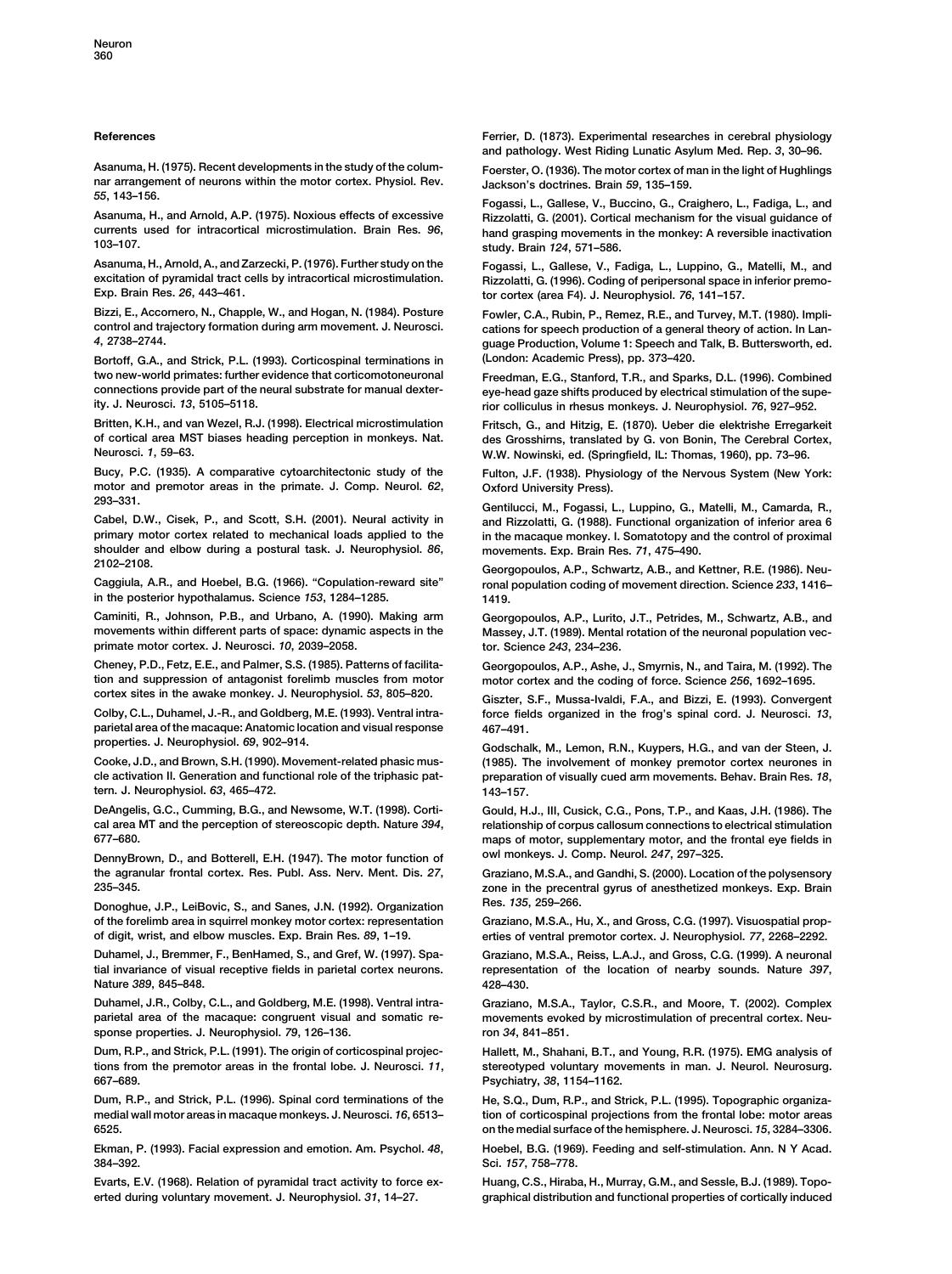**Neurophysiol.** *61***, 635–650. neurons in the monkey. J. Comp. Neurol.** *195***, 339–365.**

nections to forelimb movement representations in monkey motor **cortex: a correlative anatomic and physiological study. J. Neuro- in primary motor cortex of adult squirrel monkeys. J. Neurosci.** *12***, physiol.** *66***, 390–413. 2918–2947.**

**tion of pyramidal tract cells by intracortical stimuli. J. Physiol.** *249***, Electrical stimulation of male monkey's midbrain elicits components 617–636. of sexual behavior. Physiol. Behav.** *50***, 229–236.**

representations in the primary motor cortex. Science 285, 2136– **2139. cortex in rhesus macaques. J. Neurosci.** *21***, 2784–2792.**

**(1989). Comparison of movement direction-related versus load di- representation in the cerebral cortex of man as studied by electrical rection-related activity in primate motor cortex, using a two-dimensional reaching task. J. Neurosci.** *9***, 2080–2102. Penfield, W., and Welch, K. (1949). The supplementary motor area**

**E.M. (1997). Differential effects of reversible inactivation of the primary motor, supplementary motor, dorsal premotor, and posterior Picard, N., and Strick, P.L. (1996). Motor areas of the medial wall: parietal cortices, on reaching, grasping, and bimanual movements. a review of their location and functional activation. Cereb. Cortex Somatosens. Mot. Res.** *14***, 268–280.** *6***, 342–353.**

**Kurata, K. (1989). Distribution of neurons with set- and movement- Quaade, F., Vaernet, K., and Larsson, S. (1974). Sterotaxic stimulacortex of rhesus monkeys. Exp. Brain Res.** *77***, 245–256. humans. Acta Neurochir. (Wien.)** *30***, 111–117.**

**Kwan, H.C., MacKay, W.A., Murphy, J.T., and Wong, Y.C. (1978). Reina, G.A., Moran, D.W., and Schwartz, A.B. (2001). On the relationoutputs. J. Neurophysiol.** *41***, 1120–1131. during reaching. J. Neurophysiol.** *85***, 2576–2589.**

**Lassek, A.M. (1941). The pyramidal tract of the monkey. J. Comp. Requin, J., Lecas, J.C., and Vitton, N.A. (1990). Comparison of prepa-**

**Can. J. Physiol. Pharmacol. preliminary results. Neurosci. Lett.** *111***, 151–156.** *72***, 580–582.**

Lemon, R.N., and Porter, R. (1976). Afferent input to movement-<br>
related precentral neurones in conscious monkeys. Proc. R. Soc.<br>
Lemon, B. Biol. Sci. 194, 313–339.<br>
Lemon, B.N., Baker, S.N., Davis, J.A., Kirkwood, B.A., M

Lemon, R.N., Baker, S.N., Davis, J.A., Kirkwood, P.A., Maier, M.A., Hizzolatti, G., and Luppino, G. (2001). The cortical motor system.<br>and Yang, H.S. (1998). The importance of the cortico-motoneuronal Neuron 31, 889–901.<br>s system for control of grasp. Novartis Found. Symp. 218, 202-215.

Lewis, J.W., and Van Essen, D.C. (2000). Corticocortical connections Afferent properties of periarcuate neurons in macaque monkeys. II.<br>
of visual, sensorimotor, and multimodal processing areas in the Visual responses. Beh parietal lobe of the macaque monkey. J. Comp. Neurol. 428,

Luppino, G., Murata, A., Govoni, P., and Matelli, M. (1999). Largely<br>segregated parietofrontal connections linking rostral intraparietal ments. Exp. Brain Res. 71, 491–507.<br>cortex (areas AIP and VIP) and the ventral premot cortex (areas AIP and VIP) and the ventral premotor cortex (areas

Maier, M.A., Olivier, E., Baker, S.N., Kirkwood, P.A., Morris, T., and *Jac., 367–390.*<br>Lemon, R.N. (1997), Direct and indirect corticospinal control of arm Rosenbaum, D.A., Loukopoulos, L.D., Meulenbroek, R.G., Vaughan, and hand motoneurons in the squirrel monkey (Saimiri sciureus). J. **Neurophysiol.** *78* **stored postures. Psychol. Rev.** *102***, 28–67. , 721–733.**

**and Lemon, R.N. (2002). Differences in the corticospinal projection and Liang, F. (1998). Dexterity in adult monkeys following early lesion from primary motor cortex and supplementary motor area to ma- of the motor cortical hand area: the**<br>Caque upper limb motoneurons: An anatomical and electrophysic- lesion. Eur. J. Neurosci. 10, 729–740. **caque upper limb motoneurons: An anatomical and electrophysio- lesion. Eur. J. Neurosci.** *10***, 729–740. logical study. Cereb. Cortex** *12***, 281–296. Salzman, C.D., Britten, K.H., and Newsome, W.T. (1990). Cortical**

chrome oxidase activity in the frontal agranular cortex of the ma**caque monkey. Behav. Brain Res.** *18***, 125–136. Sanes, J.N., and Schieber, M.H. (2001). Orderly somatotopy in pri-**

**Matsuzaka, Y., Aizawa, H., and Tanji, J.A. (1992). Motor area rostral mary motor cortex: does it exist? Neuroimage** *13***, 968–974. to the supplementary motor area (presupplementary motor area) Sanes, J.N., Donoghue, J.P., Thangaraj, V., Edelman, R.R., and Wain the monkey: neuronal activity during a learned motor task. J. rach, S. (1995). Shared neural substrates controlling hand move-Neurophysiol.** *68***, 653–662. ments in human motor cortex. Science** *268***, 1775–1777.**

**Maunsell, J.H.R., and Van Essen, D.C. (1983). The connections of Sato, K.C., and Tanji, J. (1989). Digit-muscle responses evoked from the middle temporal visual area (MT) and their relationship to a multiple intracortical foci in monkey precentral motor cortex. J. Neucortical hierarchy in the macaque monkey. J. Neurosci.** *3***, 2563– rophysiol.** *62***, 959–970.**

**latti, G. (1997). Object representation in the ventral premotor cortex rons in the dorsal part of the medial superior temporal area in their (area F5) of the monkey. J. Neurophysiol.** *78***, 2226–2230. responses to optic flow patterns. J. Neurophysiol.** *76***, 4056–4068.**

**rhythmical jaw movements in the monkey (Macaca fascicularis). J. Murray, E.A., and Coulter, J.D. (1981). Organization of corticospinal**

**Huntley, G.W., and Jones, E.G. (1991). Relationship of intrinsic con- Nudo, R.J., Jenkins, W.M., Merzenich, M.M., Prejean, T., and**

**Jankowska, E., Padel, Y., and Tanaka, R. (1975). The mode of activa- Okada, E., Aou, S., Takaki, A., Oomura, Y., and Hori, T. (1991).**

**Kakei, S., Hoffman, D., and Strick, P. (1999). Muscle and movement Park, M.C., Belhaj-Saif, A., Gordon, M., and Cheney, P.D. (2001).**

**Kalaska, J.F., Cohen, D.A., Hyde, M.L., and Prud'homme, M.A. Penfield, W., and Boldrey, E. (1937). Somatic motor and sensory**

**Kermadi, I., Liu, A., Tempini, A., Wiesendanger, M., and Rouiller, in the cerebral cortex of man. Transactions of the American Neuro-**

tion and electrocoagulation of the lateral hypothalamus in obese

ship between joint angular velocity and motor cortical discharge

**Neurol.** *74***, 193–202. ration-related neuronal activity changes in the prefrontal, premotor, primary motor and posterior parietal areas of the monkey cortex: Lawrence, D.G. (1994). Central neural mechanisms of prehension.**

**112–137. and Matelli, M. (1988). Functional organization of inferior area 6 in**

**F5 and F4). Exp. Brain Res.** *128***, 181–187. sensory discrimination based on cortical microstimulation. Nature**

**Lemon, R.N. (1997). Direct and indirect corticospinal control of arm Rosenbaum, D.A., Loukopoulos, L.D., Meulenbroek, R.G., Vaughan,**

**Maier, M.A., Armond, J., Kirkwood, P.A., Yang, H.-W., Davis, J.N., Rouiller, E.M., Yu, X.H., Moret, V., Tempini, A., Wiesendanger, M.,**

Matelli, M., Luppino, G., and Rizzolatti, G. (1985). Patterns of cyto-<br>chrome oxidase activity in the frontal agranular cortex of the ma-<br>**1998** tion. Nature 346, 174–177.

**2580. Schaafsma, S.J., and Duysens, J. (1996). Neurons in the ventral** intraparietal area of awake macaque monkey closely resemble neu-